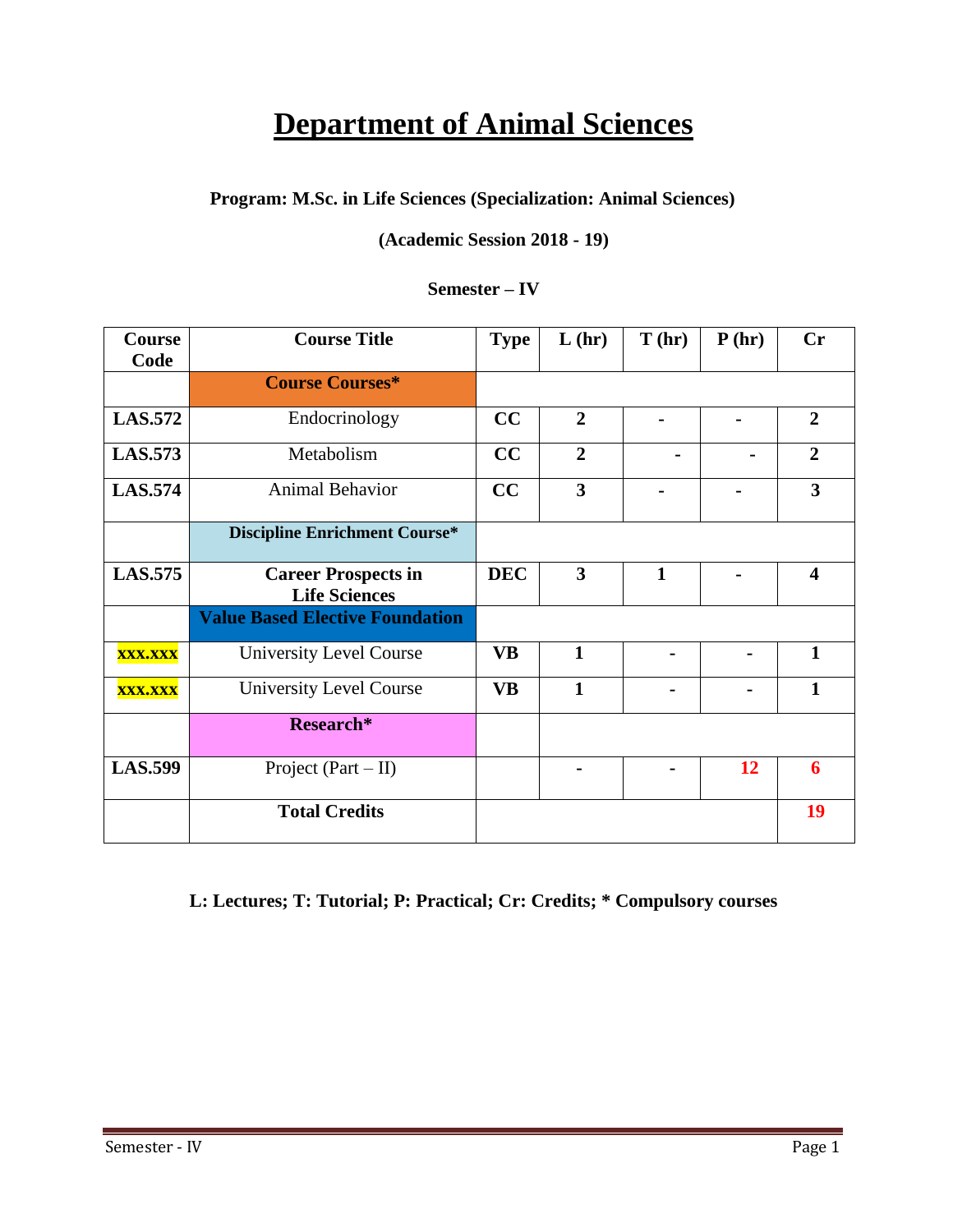# **Examination Pattern**

- A: Continuous Assessment: [25 Marks]
	- i. Surprise Test (minimum three) Based on Objective Type Tests (10 Marks)
	- ii. Term paper (10 Marks)
	- iii. Assignment(s) (5 Marks)
- B: Pre-Scheduled Mid Semester Test-1: Based on Subjective Type Test [25 Marks]
- C: Pre-Scheduled Mid Semester Test-2: Based on Subjective Type Test [25Marks]
- D: End-Term Exam (Final): Based on Objective Type Tests [25 Marks]
- E: Discipline Enrichment Course: The final evaluation shall be carried out for 50 Marks based on objective type question paper to be set by the associated faculty members. An internal evaluation of objective type 25 Marks each for twice shall be conducted.
- F: Project: The final result of the project will be on  $5$  point scale and evaluated as Excellent, Very Good, Good, Average, and Unsatisfactory. Which will be mentioned on the mark sheet/transcript but not be counted towards overall Grade Point Average (GPA).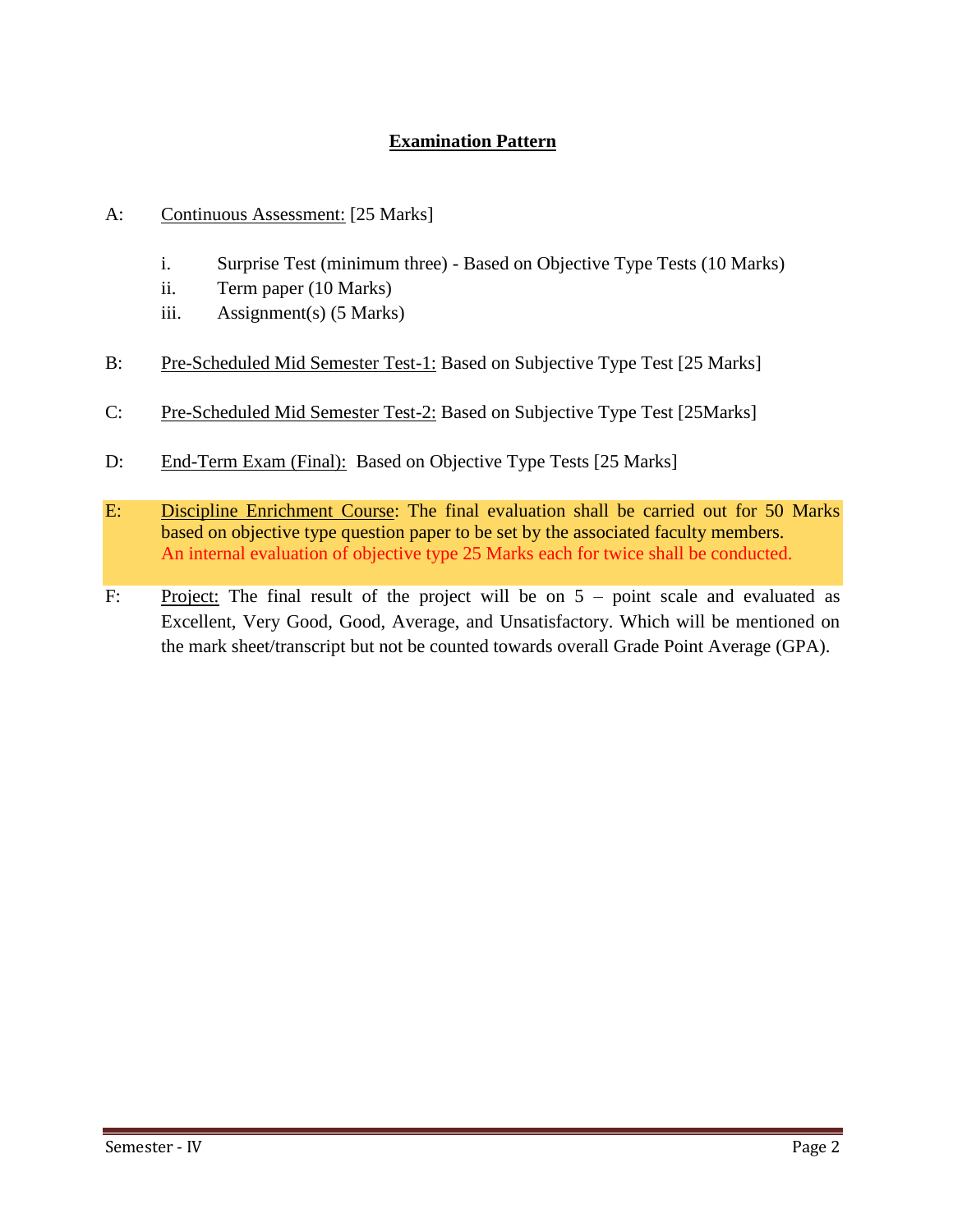### **Core Courses:**

### **LAS.572: Endocrinology 2 Credits**

Learning Objective: The objectives of this course are to review endocrinology briefly and then introduce the field of molecular endocrinology at large. Students shall understand the basic concepts of hormone receptor action, signal transduction and gene regulation, as well as critically read and discuss the current literature in the field.

| Unit             | <b>Syllabus</b>                                                                                                                                                                                                                                                                                                                                                                                                                                                                                                                                                                                                                                                                                                | <b>Lectures</b> |
|------------------|----------------------------------------------------------------------------------------------------------------------------------------------------------------------------------------------------------------------------------------------------------------------------------------------------------------------------------------------------------------------------------------------------------------------------------------------------------------------------------------------------------------------------------------------------------------------------------------------------------------------------------------------------------------------------------------------------------------|-----------------|
| 1.               | Introduction: History, endocrine glands, hormones as chemical messengers,                                                                                                                                                                                                                                                                                                                                                                                                                                                                                                                                                                                                                                      | 8               |
|                  | stimulus for hormone release: change in homeostasis, sensory stimulus and                                                                                                                                                                                                                                                                                                                                                                                                                                                                                                                                                                                                                                      |                 |
|                  | others. Hormones: Structure, receptor type, regulation of biosynthesis and                                                                                                                                                                                                                                                                                                                                                                                                                                                                                                                                                                                                                                     |                 |
|                  | release (including feedback mechanism like short, kong and ultra-feedback                                                                                                                                                                                                                                                                                                                                                                                                                                                                                                                                                                                                                                      |                 |
|                  | system). Physiological and biochemical actions and pathophysiology (hyper                                                                                                                                                                                                                                                                                                                                                                                                                                                                                                                                                                                                                                      |                 |
|                  | and hypo secretion).                                                                                                                                                                                                                                                                                                                                                                                                                                                                                                                                                                                                                                                                                           |                 |
| 2.               | Reproductive Hormones: Male and female sex hormones. Hypothalamic<br>hormones: CRH, TRH, GnRH, PRL/PRIH, GHRH/GHRIH. Pituitary<br>hormones - Anterior and posterior pituitary hormones. Molecular mechanism<br>of origin of GnRH cells, migration and site of release, reproductive cycles in<br>females. Role of different guidance molecules involved during early GnRH<br>development and adult GnRH System. Interplay of hormones during<br>reproductive cycle, pregnancy, parturition and lactation: Different pathologies<br>and genes involved. Other organs with endocrine function: heart (ANP),<br>kidney (erythropoietin), liver (angiotensinogen, IGF-1), adipose tissue (leptin,<br>adiponectin). | 8               |
| 3.               | Hormone Biosynthesis and Mode of Action: Steroid hormones (estrogens,<br>androgens, progesterone) and their receptors, hormones during aging,<br>hormones and cell death, nuclear receptors and hormones. Thyroid hormones,<br>growth hormones, adrenal hormones and catecholamines, glucocorticoid<br>hormones.                                                                                                                                                                                                                                                                                                                                                                                               | $\overline{7}$  |
| $\overline{4}$ . | Non-genomic Actions of Steroid Hormones: Endocrine disrupting                                                                                                                                                                                                                                                                                                                                                                                                                                                                                                                                                                                                                                                  | $\overline{7}$  |
|                  | compounds and environmental estrogens. Estrogens and breast cancer,                                                                                                                                                                                                                                                                                                                                                                                                                                                                                                                                                                                                                                            |                 |
|                  | androgens and prostate cancer.                                                                                                                                                                                                                                                                                                                                                                                                                                                                                                                                                                                                                                                                                 |                 |
|                  |                                                                                                                                                                                                                                                                                                                                                                                                                                                                                                                                                                                                                                                                                                                |                 |

### **Suggested Reading:**

- 1. Norris, D. O., and Carr, J. A. (2012). Vertebrate Endocrinology, 5th Edition. Academic Press.
- 2. Nelson, D. L., and Cox, M.M. (2008). Lehninger Principles of Biochemistry, 5<sup>th</sup> Edition. WH Freeman & Company, New York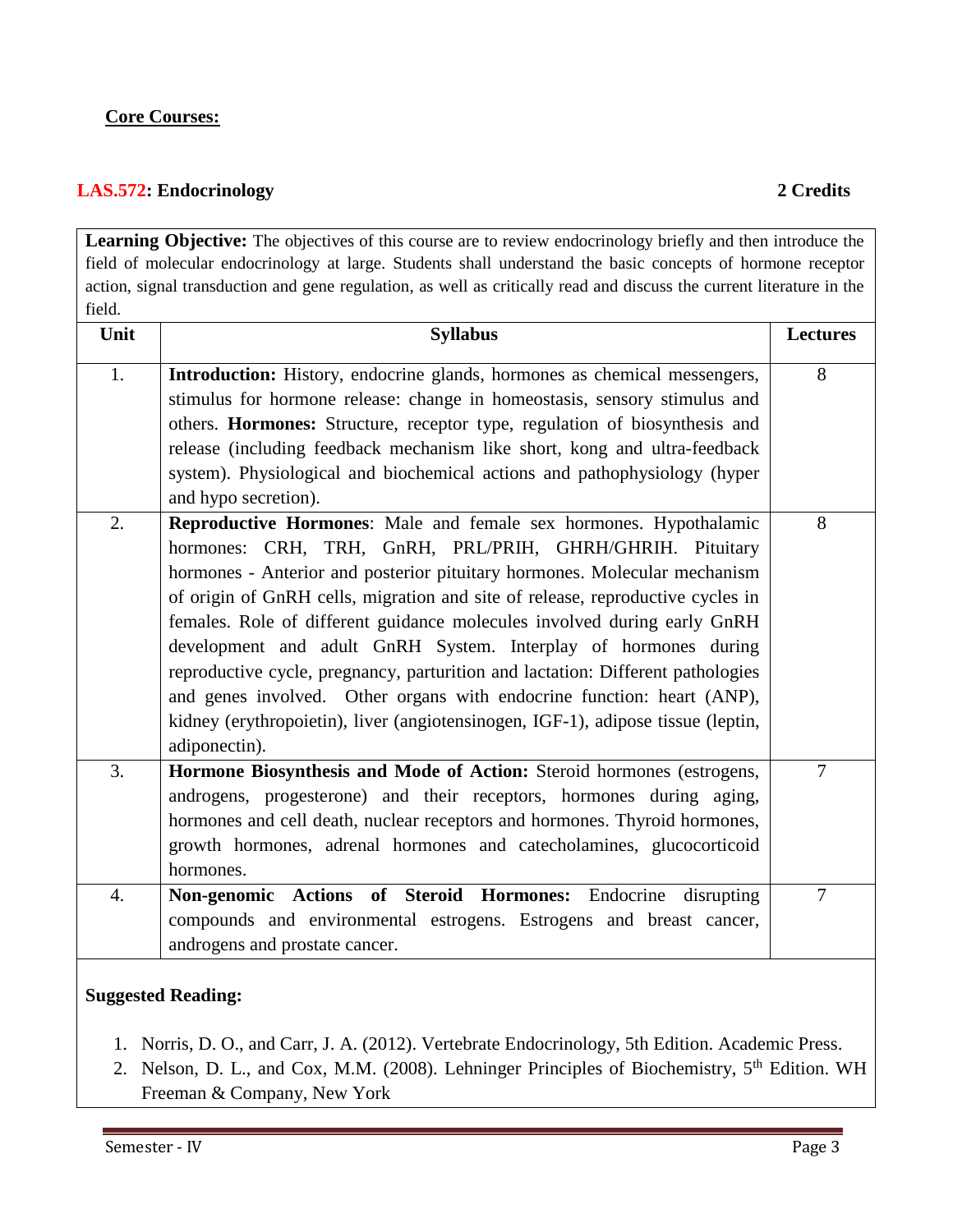- 3. Widmaier, E. P., Raff, H., and Strang, K. T. (2013).Vander's Human Physiology, 13th Edition. McGraw-Hill Higher Education
- 4. Lodish, H., Berk, A., Kaiser, C. A., Krieger, M., Bretscher, A., Ploegh, H., Amon, A., and Scott, M. P. (2012). Molecular Cell Biology, 7th Edition. W.H. Freeman.
- 5. [Goswami,](http://www.amazon.in/s/ref=dp_byline_sr_book_1?ie=UTF8&field-author=M+P+Goswami&search-alias=stripbooks) M. P. (2013). Endocrinology and Molecular Cell Biology.
- 6. [Melmed,](http://www.amazon.in/s/ref=dp_byline_sr_book_1?ie=UTF8&field-author=Shlomo+Melmed&search-alias=stripbooks) S., [Polonsky,](http://www.amazon.in/s/ref=dp_byline_sr_book_2?ie=UTF8&field-author=Kenneth+Polonsky&search-alias=stripbooks) K., and [Larsen,](http://www.amazon.in/s/ref=dp_byline_sr_book_3?ie=UTF8&field-author=P.+Reed+Larsen&search-alias=stripbooks) P. R. (2016) Williams Textbook of Endocrinology. Elsevier,  $13<sup>th</sup>$  edition.
- 7. [Negi](http://www.amazon.in/s/ref=dp_byline_sr_book_1?ie=UTF8&field-author=Negi&search-alias=stripbooks) and [Chandra,](http://www.amazon.in/s/ref=dp_byline_sr_book_2?ie=UTF8&field-author=Chandra+S&search-alias=stripbooks) S. (2009). Introduction to Endocrinology. Prentice Hall India Learning Private Limited.

### **LAS.573: Metabolism 2 Credits**

**Learning Objective:** This course is designed to cover the advanced aspects of biochemistry and biological macro molecules, including their biosynthesis and mechanism(s) by which they facilitate biochemical reactions. This course also aims to provide detailed knowledge regarding the biological basis of nutrition and the mechanism(s) by which diet and its components can influence human health.

| Unit | <b>Syllabus</b>                                                                                                                                                                                                                          | <b>Lectures</b> |
|------|------------------------------------------------------------------------------------------------------------------------------------------------------------------------------------------------------------------------------------------|-----------------|
| 1.   | <b>Metabolism of Carbohydrates:</b> Glycolysis, gluconeogenesis, TCA cycle,<br>hexose monophosphate (HMP) shunt, bioenergetics, disorders of<br>carbohydrate metabolism.                                                                 | 8               |
| 2.   | <b>Metabolism of Lipids:</b> Biosynthesis and oxidation of saturated and<br>unsaturated fatty acids, glycerides, phospholipids and cholesterol,<br>bioenergetics, lipoproteins and their significance, disorders of lipid<br>metabolism. | 7               |
| 3.   | <b>Amino Acid Metabolism:</b> Biosynthesis of protein, general catabolism of<br>amino acids, deamination, transamination, urea cycle, disorders of amino<br>acid metabolism.                                                             | 8               |
| 4.   | Nucleic Acid Metabolism: Biosynthesis of purine and pyrimidine<br>nucleotides, disorders of purine and pyrimidine metabolism - gout, aciduria,<br>xanthinuria.                                                                           | 7               |

### **Suggested Reading:**

- 1. Harper H. A. (1997). Review of Physiological Chemistry. Lange Medical Publications, Los Angeles.
- 2. T. A. Ramakrishnan (1994). Textbook of Clinical Biochemistry. Publications, Chennai.
- 3. Zilwa, J. E., Pannale, P. A., Philip, R. (1988). Clinical Chemistry in Diagnosis and Treatment, New York.
- 4. Devlin, D. T. (1997). Textbook of Biochemistry with Clinical Correlations. New York, John Wiley and Sons.
- 5. Plummer, D. T. (1997). An Introduction to Practical Biochemistry. New Delhi, Tata McGraw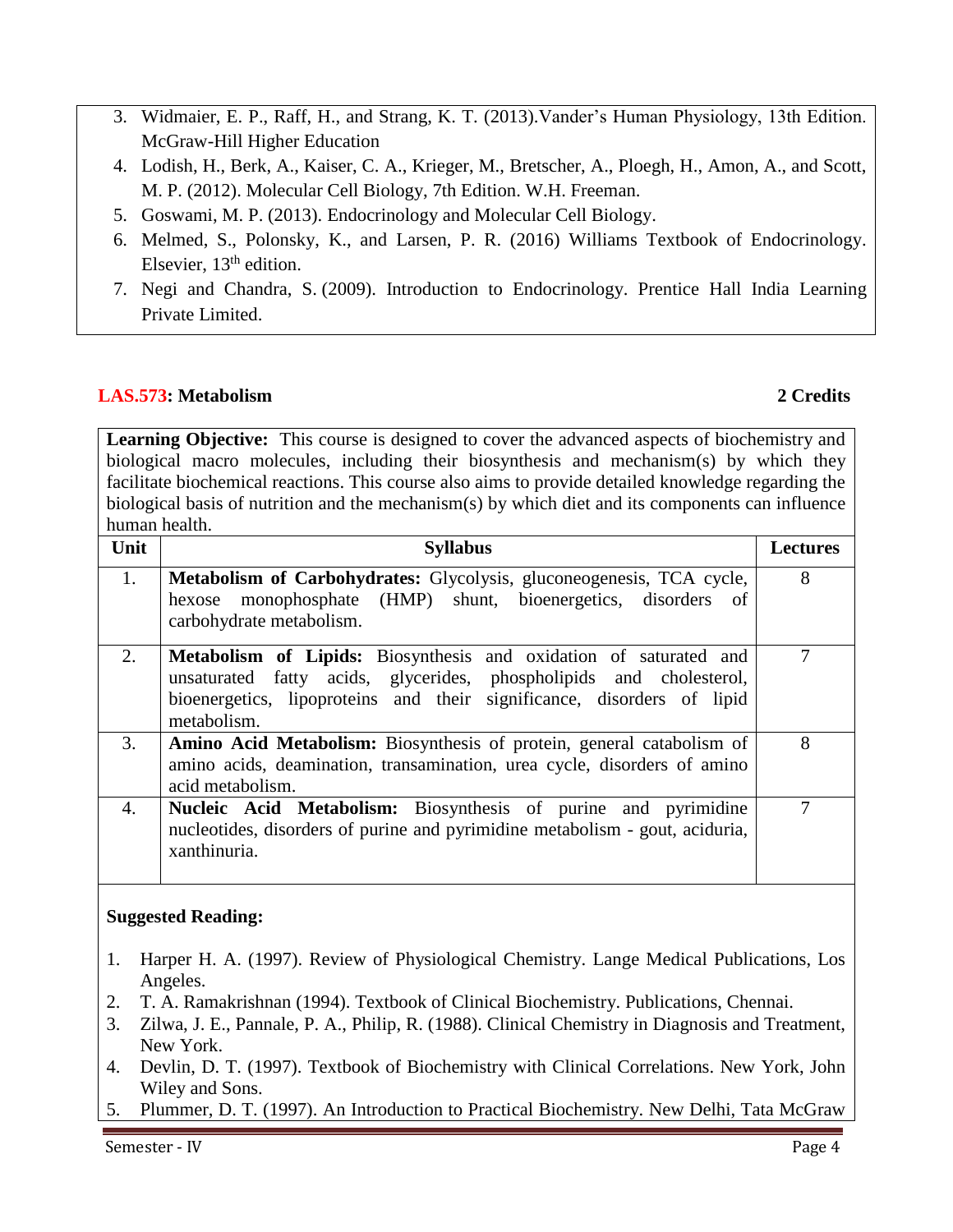Hill Publishing Company.

6. Cromwell, L., Weibel, F. J. and Pfeiffer, E. A. (1996). Biomedical Instrumentation and Measurements. New Delhi, Prentice Hall.

### **LAS.574: Animal Behavior 3 Credits**

Learning objective: This course aims to explore the variety of different behaviors found in a broad range of animal groups, using a scientific and evolutionary approach. This course will enable participants to apply this knowledge to analyze and understand behavior in both wild and domestic animals.

| Unit | <b>Syllabus</b>                                                                | <b>Lectures</b> |
|------|--------------------------------------------------------------------------------|-----------------|
| 1.   | Approaches and methods in study of behavior: Conceptual, theoretical and       | 12              |
|      | empirical; proximate and ultimate causation; altruism and evolution-group      |                 |
|      | selection, kin selection, reciprocal altruism, co-operation                    |                 |
| 2.   | Cognition: Neural basis of learning, memory, cognition, sleep and arousal;     | 12              |
|      | biological clocks; development of behavior                                     |                 |
| 3.   | Sociality: Social communication; social dominance; use of space and            | 11              |
|      | territoriality; mating systems, courtship behavior, parental investment and    |                 |
|      | reproductive success; parental care; aggressive behavior                       |                 |
| 4.   | Foraging: Habitat selection and optimality in foraging; migration, orientation | 10              |
|      | and navigation; domestication and behavioral changes, ageing and disease,      |                 |
|      | animal personalities                                                           |                 |

### **Suggested reading:**

- 1. Alcock J. Animal Behavior: An Evolutionary Approach, 10th Edition
- 2. Lee Alan D. Principles of Animal Behavior (Third Edition)
- 3. Breed M and Moore J. Animal Behaviour  $(2<sup>nd</sup>$  edition)
- 4. Nichollas et al. (2012). From Brain to Behavior. Sinauer Associates; 5th edition.
- 5. Griffith et al. (2004). Introduction to Genetic Analysis. W H Freeman & Co Ltd; 8th Revised edition.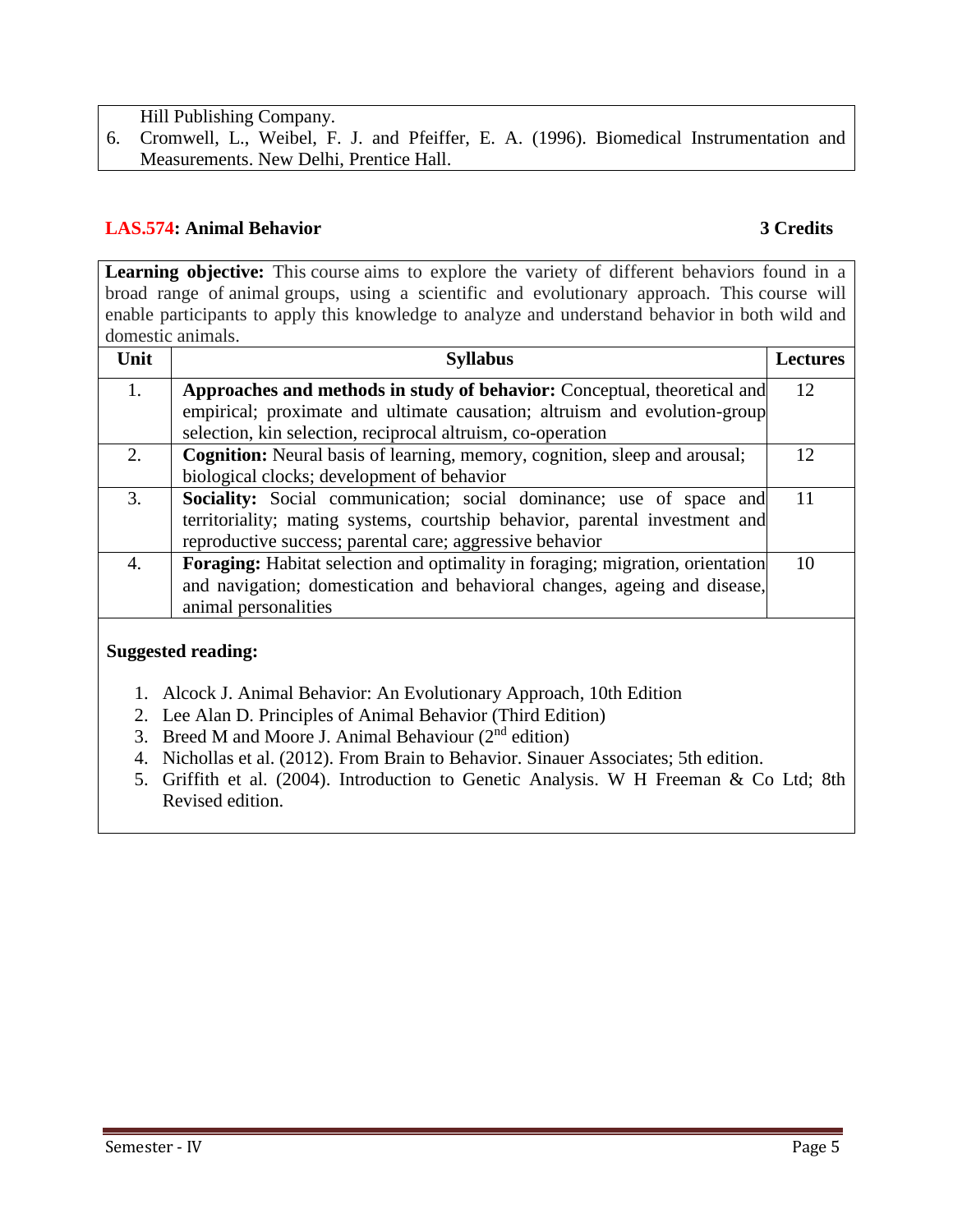# **LAS.575: Career Prospects in Life Sciences 4 (3L + 1T) Credits**

**Learning Objective:** The course deals with the scope of career prospects in the field of Life Sciences and allied subjects for higher learning and research. The specific content includes preparation for the national level competitive examinations. The students shall be given exercises, mock tests and practice tests from the previous year's UGC-CSIR - NET examinations.

| Unit                    | <b>Syllabus</b>                                                                                                                                                                                                | Lectures |
|-------------------------|----------------------------------------------------------------------------------------------------------------------------------------------------------------------------------------------------------------|----------|
| $\mathbf{1}$            | Life Sciences: Scope, importance $\&$ career opportunities; classical zoology<br>to modern animal biotechnology; timeline of animal research; and industry<br>needs.                                           | 10       |
| $\overline{\mathbf{2}}$ | A revision of concepts in core courses: Cell Biology; Biochemistry;<br>Molecular Biology; Evolution and Developmental Biology; Animal<br>Physiology; and Molecular Biology and Techniques in Biology.          | 15       |
| $\overline{\mathbf{3}}$ | A revision of concepts in in elective courses: Techniques in Life Sciences,<br>Animal Cell Culture and Applications, Genetic Engineering, Nanobiology,<br>Vascular Biology, and Neurobiology and Degeneration. | 10       |
| 4                       | Exercises, Mock Tests, Practice Tests from the previous year's related to<br>UGC-CSIR – NET and ICMR - NET examinations.                                                                                       | 10       |

### **Suggested Reading:**

- 1. Damron, W. S. (2012). Introduction to Animal Science. Prentice Hall. 5th Edition
- 2. Lisa AU. et al. (2016). Campbell Biology. Pearson publishers, 11th edition.
- 3. Voet, D. and Voet, J. G. (2008). Principles of Biochemistry. CBS Publishers & Distributors. New Delhi, India.
- 4. Urry, L. A. et al. (2016). Campbell Biology. Pearson publishers, 11th edition.
- 5. Smith, T. M. and Smith, R. L. (2012). Elements of Ecology. Benjamin Cummings Publishing Company, 8th edition.
- 6. Alberts, B., Bray, D., Lews, J., Raff, M., Roberts, K. and Watson, J. D. (2010). Molecular Biology of the Cell. Garland publishers, Oxford.
- 7. Guyton. (2007). Textbook of Medical Physiology. 11<sup>th</sup> Edition. Elsevier India Pvt. Ltd. New Delhi.
- **8.** Tizard (2008). Immunology: An Introduction. Cengage Learning, Thompson, USA.
- 9. Fasman, G. D. (1989). Practical Handbook of Biochemistry and Molecular Biology. CRC Press, Taylor and Francis Group, UK.